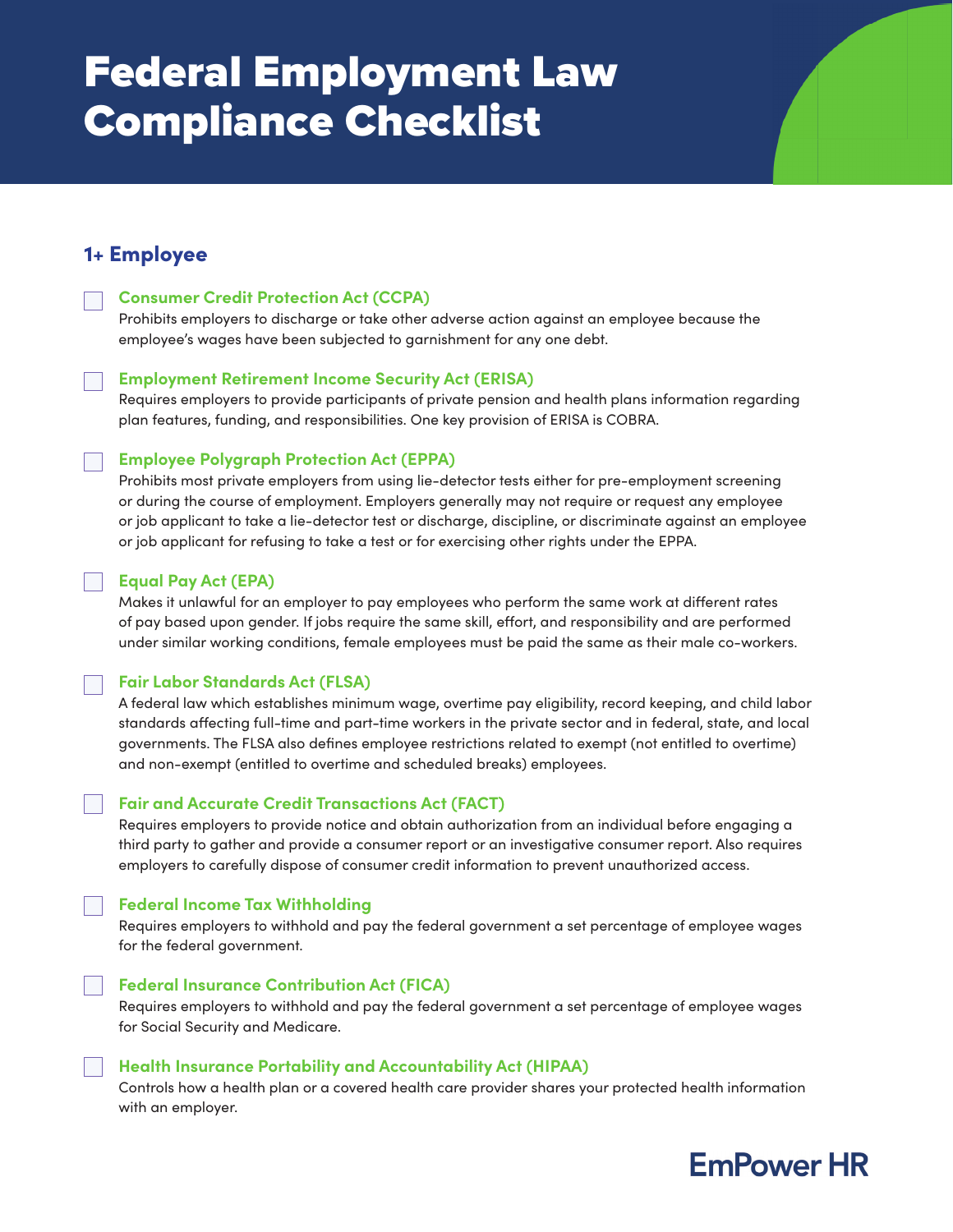### **Immigration Reform & Control Act (IRCA)**

Prohibits employers from hiring or referring individuals who are not authorized to work in the United States. Employers are also required to thoroughly check the identity and employment authorization of employees via the Form I-9.

### **National Labor Relations Act (NLRA)**

Prohibits employment discrimination based on employees' efforts to organize, support, or join labor unions or to work together to obtain changes in terms and conditions of employment.

### **Occupational Safety and Health Act (OSHA)**

Requires employers provide a workplace free from serious recognized hazards and comply with standards, rules and regulations issued under the OSH Act.

#### **Sarbanes-Oxley Act (SOX)**

Requires publicly traded companies to make certifications about their financial conditions and imposes stiff penalties on companies and their officers for misrepresenting their finances to shareholders and would-be investors.

### **Uniform Guidelines for Employment Selection Procedures (UGESP)**

Prohibits employers from discriminating against employees or applicants on the basis of race, color, religion, sex, or national origin.

### **Uniformed Services Employment & Reemployment Rights Act (USERRA)**

Requires employers to permit employees absent from work for military duty to retain their employment rights for up to five years. Also requires employers to make reasonable efforts to accommodate veterans' disabilities.

### 11+ Employees

Employers of this size are required to maintain records in compliance with OSHA.

### 15+ Employees

#### **American with Disabilities Act (ADA)**

Makes it unlawful to discriminate in employment against a qualified individual with a disability. The ADA also outlaws discrimination against individuals with disabilities in State and local government services, public accommodations, transportation and telecommunications.

### **Genetic Information Nondiscrimination Act (GINA)**

Prohibits the use of genetic information in making employment decisions, restricts employers and other entities covered by Title II (employment agencies, labor organizations and joint labor-management training and apprenticeship programs - referred to as "covered entities") from requesting, requiring or purchasing genetic information, and strictly limits the disclosure of genetic information.

#### **Title VII, Civil Rights Act of 1964**

Title VII prohibits sexual harassment and other forms of sex discrimination in workplaces. Key expansions and amendments include the Lilly Ledbetter Fair Pay Act and the Civil Rights Act of 1991.

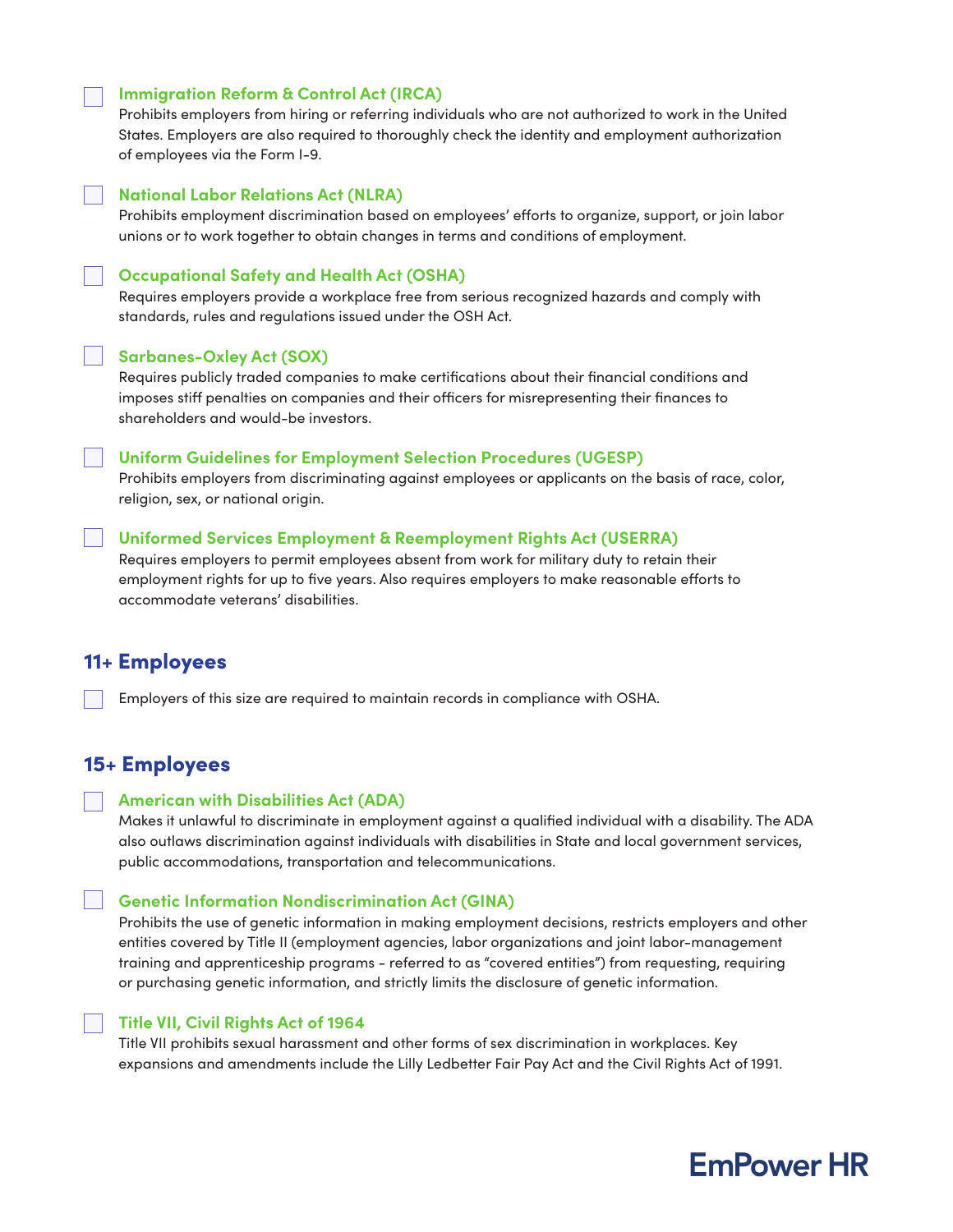### 20+ Employees

**Age Discrimination in Employment Act (ADEA)**

Makes it unlawful for employers to discriminate against workers age 40 and older in hiring practices and employment decisions.

### **Consolidated Omnibus Budget Reconciliation Act (COBRA)**

Requires employers offer individuals who experience a job loss or other qualifying event the option to continue their health insurance for a limited time (18 – 36 months depending on circumstances) after employment ends.

### 50+ Employees

#### **Affordable Care Act (ACA)**

Requires "applicable large employers" or ALEs (those with 50 or more full-time employees working at least 30 hours per week or their equivalents when adding together part-time hours) offer insurance to full-time employees that meets the ACA's specifications or pay a fine.

### **Family and Medical Leave Act (FMLA)**

Provides certain employees with up to 12 weeks of unpaid, job-protected leave per year for a serious family illness or following the birth, adoption, or foster placement of an employee's child. It also requires that their group health benefits be maintained during the leave.

### **Affirmative Action Program (AAP)**

For federal contractors and subcontractors, affirmative action must be taken by covered employers to recruit and advance qualified minorities, women, persons with disabilities, and covered veterans. Affirmative actions include training programs, outreach efforts, and other positive steps. These procedures should be incorporated into the company's written personnel policies. Employers with written affirmative action programs must implement them, keep them on file and update them annually.

### 100+ Employees

#### **EEO-1 Survey Filing (Title VII, Civil Rights Act of 1964)**

Requires employers report on the racial/ethnic and gender composition of their workforce by specific job categories, referred to as component 1 data.

### **Worker Adjustment Retraining Notification Act (WARN)**

Requires employers notify employees of mass layoffs and workplace closings at least 60 calendar days in advance of the event.

# **EmPower HR**